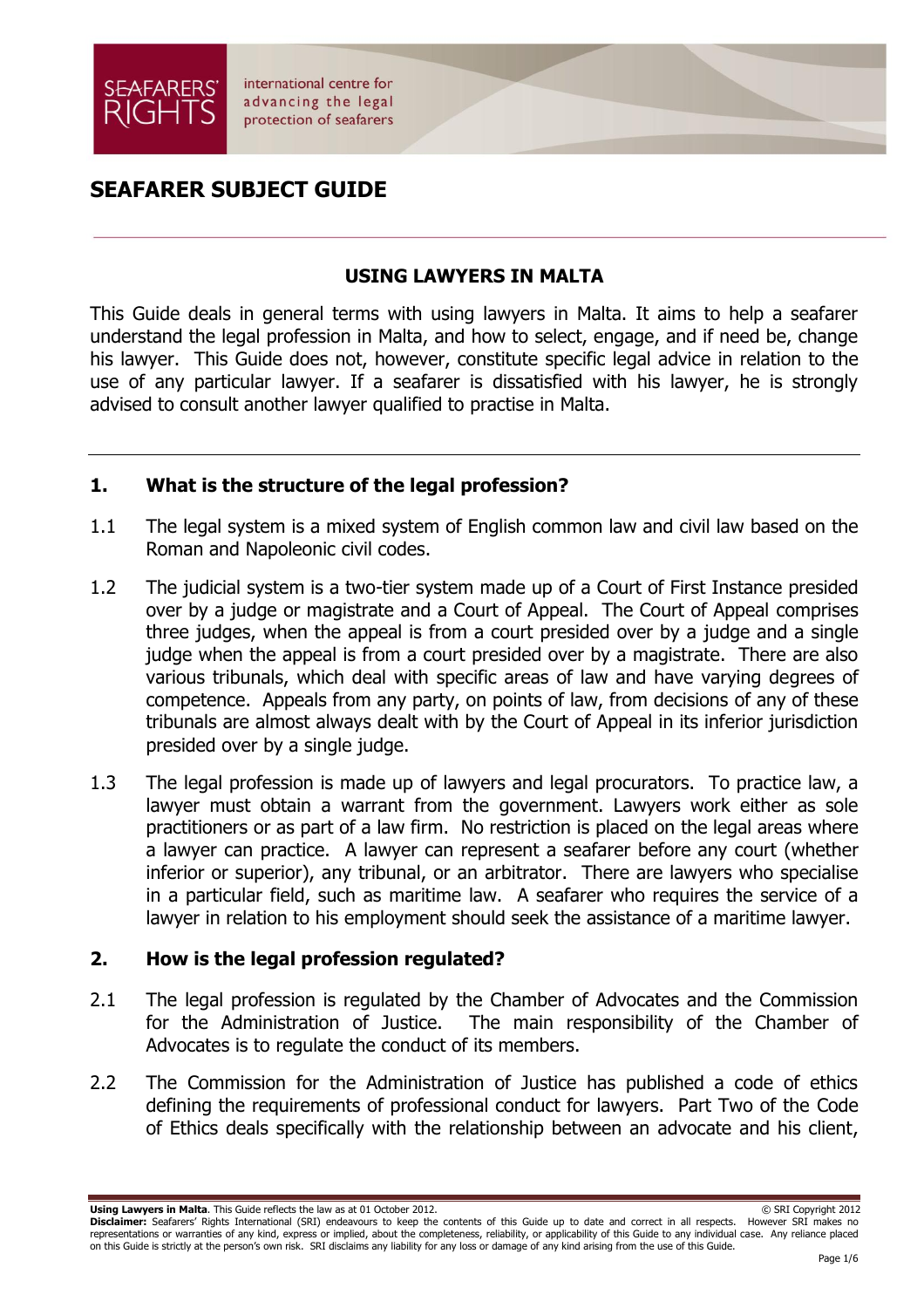

## **SEAFARER SUBJECT GUIDE**

the seafarer. Divided into six chapters, it regulates the manner in which an advocate obtains instructions from a seafarer, the duties owed to the seafarer, professional fees to be charged, conflict of interests, and the duty of confidentiality.

2.3 The objective of the Commission for the Administration of Justice is to ensure that lawyers do not act abusively or negligently or in a manner repugnant to the decorum, dignity or honour of their profession or in such a manner as could seriously affect the trust conferred on them.

### **3. How can a seafarer find a lawyer?**

- 3.1 A seafarer who requires the services of a lawyer can refer to the Chamber of Advocates website – [www.avukati.org](http://www.avukati.org/) (website in English) – which lists all the Maltese lawyers. The seafarer can also visit other international sites, such as www.legal500.com (website in English) and [www.martindale.com](http://www.martindale.com/) (website in English).
- 3.2 As a seafarer's claim is, in most cases, related to maritime law, it is recommended that, when engaging a lawyer, a seafarer should ensure that the lawyer specialises in maritime law or that the firm specialises in maritime law.

### **4. On what terms can a seafarer engage a lawyer?**

- 4.1 A seafarer may reach an agreement with his lawyer as to the manner fees will be charged. However, the legal fees to be charged by the lawyer must always be those established by law.
- 4.2 The lawyer may ask the seafarer to make a payment on account of fees, costs and disbursements to be incurred. Article 83 of chapter 12 of the Code of Organization and Civil Procedure provides that a lawyer cannot, either directly or indirectly, enter into or make any agreement or stipulation quotae litis with his client. A lawyer cannot accept payment on a no win no pay basis.

## **5. How will a seafarer be charged fees by his lawyer?**

5.1 When it comes to legal fees, civil and criminal proceedings should be distinguished. There is no official tariff regulating criminal proceedings. In such cases, the seafarer has to reach an agreement with his lawyer over the fees. In the case of civil proceedings, the fees are established by Schedule A to Chapter 12 of the Code of Organisation and Civil Procedures.

**Using Lawyers in Malta**. This Guide reflects the law as at 01 October 2012. © SRI Copyright 2012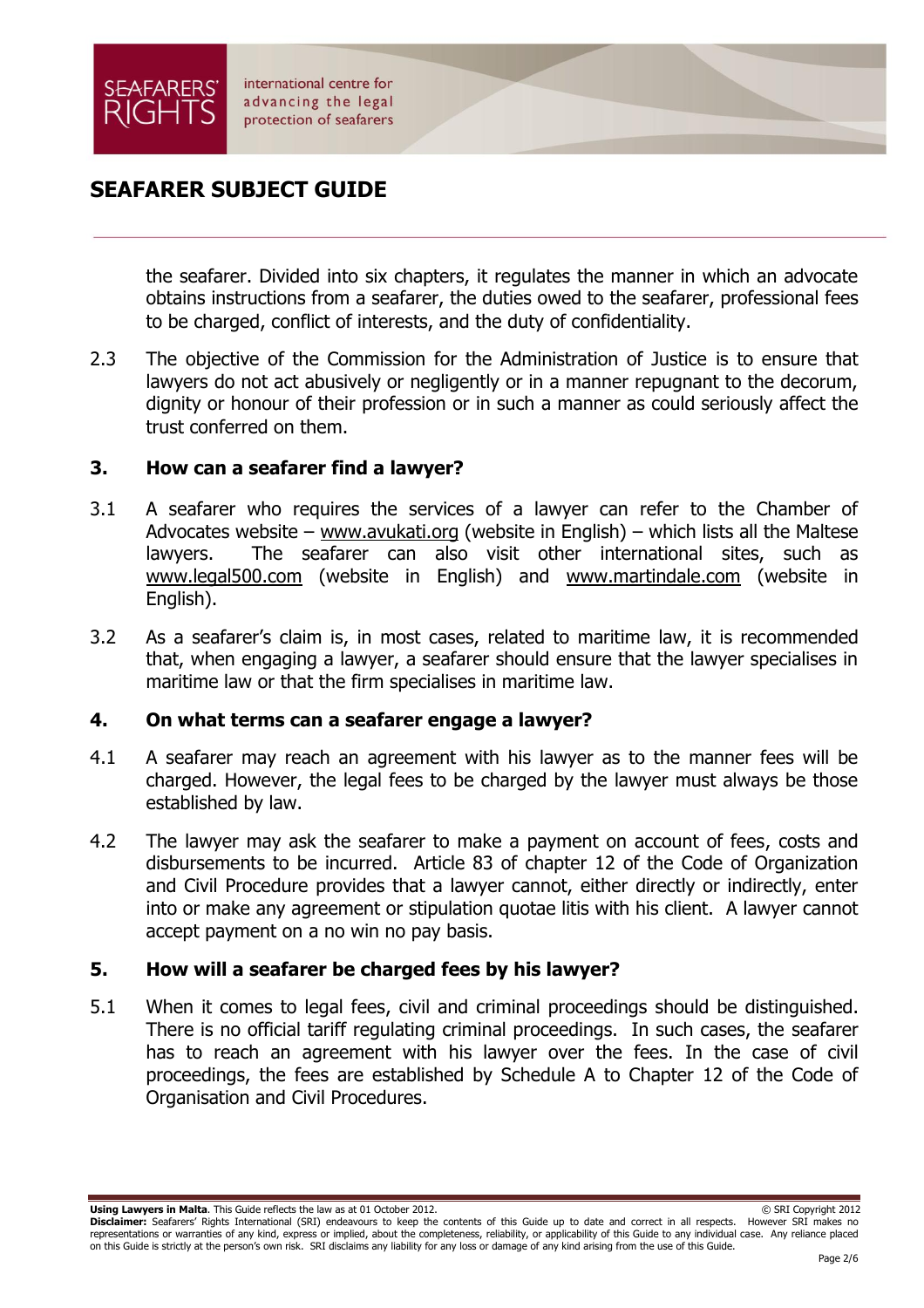

## **SEAFARER SUBJECT GUIDE**

- 5.2 Article 82 of the Code of Organization and Civil Procedures provides that it shall not be lawful for a lawyer to fix by agreement his fees in an amount higher or lower than that fixed by the Code. Seafarer can only be charged those fees established by law and these cannot be negotiated between the seafarer and his lawyer.
- 5.3 There are Court Registry charges, which have to be paid on the institution of court proceedings, whilst other charges become due when proceedings come to an end. On termination of proceedings, the Court Registry issues a judicial taxed bill indicating all the professional fees due to the lawyer and to the legal procurator, including charges due to the Court Registry.
- 5.4 During the course of the proceedings, separate fees may have to be paid for notarisation of judicial acts, and fees due to experts or referees appointed by the court. In general, the fees due to a lawyer are a percentage on the amount subject to litigation.
- 5.5 Once judgment is delivered, the court will decide whether the seafarer has to pay the costs of the proceedings. Unless the court decides otherwise, it is always the unsuccessful party that has to pay the registry charges of the court and the legal fees of the other party.

### **6. Can a seafarer get legal aid in a criminal case?**

- 6.1 A seafarer, like any other person, is entitled to apply for and be provided with legal aid in respect of a criminal case. The Code of Organisation and Civil Procedure does not distinguish between legal aid for a civil case or a criminal case: the same procedure is adopted for both cases.
- 6.2 The Registrar of Courts has a list of lawyers appointed to provide legal aid and these are assigned to civil and criminal cases.

## **7. Can a seafarer get legal aid in a civil case?**

7.1 Malta, being a European country, has adopted the Directive 2002/8/EC of the Council of the European Union. This directive covers the provision of minimum common rules relating to the granting of legal aid to natural persons in cross-border disputes in civil and commercial matters. A seafarer who has received legal aid in a Member State other than Malta in respect of proceedings before a court in that other Member State is entitled to receive legal aid in Malta if recognition or enforcement of the judgment is sought in Malta. The office of the Advocate for Legal Aid is regulated by Article 911 of

**Using Lawyers in Malta**. This Guide reflects the law as at 01 October 2012. © SRI Copyright 2012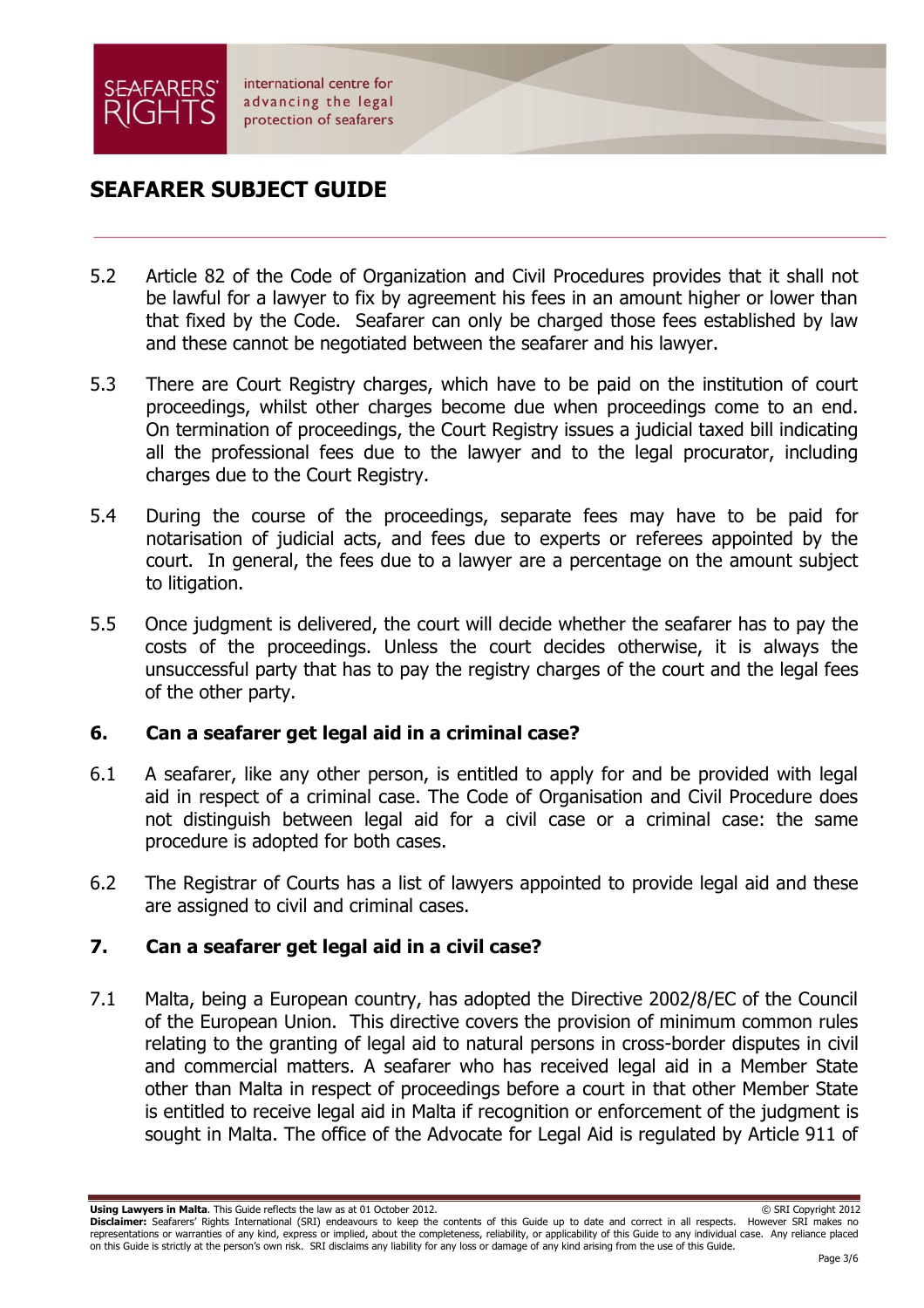

## **SEAFARER SUBJECT GUIDE**

the Code of Organization and Civil Procedure. Legal aid is granted for all civil, criminal and commercial disputes.

- 7.2 Legal aid is only granted by the state to individuals, who on demand, and following assessment of their claim and their financial situation by the Advocate for Legal Aid, are declared not to have the means to access the courts of justice. The three criteria which an individual must satisfy for being granted legal aid are: (a) the merits; (b) the means; and (c) the procedure test. The Advocate for Legal Aid must be convinced that the seafarer applying for legal aid has reasonable grounds for taking or defending proceedings before the courts. The assessment carried out by the Advocate for Legal Aid includes examining the substance of the case, the possible outcome of the proceedings, and the prospect of success. The seafarer must not possess property of any sort with a net value in excess of 7,000 euro and his income during the last twelve months must not exceed the national minimum wage. The seafarer also has to make a sworn declaration to this effect.
- 7.3 The Advocate of Legal Aid files an application before the competent court requesting authorisation to file specific judicial acts on behalf of the seafarer. If the court in question consents to such a request, an advocate and legal procurator ex officio are appointed to assist the seafarer. Once the seafarer qualifies for legal aid, he has to contact the Registry of Civil Courts, which shall inform the seafarer of the name and contact details of the lawyer who has been assigned to assist him in the proceedings. A request for legal aid may be presented either by filing an application before the Civil Court or orally to an Advocate for Legal Aid.
- 7.4 Once the request for legal aid is approved, the seafarer will be assigned a lawyer, whose name appears on a list of lawyers appointed by the government to provide legal aid service. If the seafarer, for a good cause, wants to change the lawyer with another lawyer he may do so by filing a request with the Civil Court. Legal aid covers only the costs incurred by the seafarer. The seafarer will not be requested to pay fees or to give security for costs. If the seafarer succeeds in his judicial proceedings, he will have to pay such fees and costs as are due to the registry, advocate and legal procurator out of the amount obtained for legal aid.

## **8. Can a seafarer get any other free legal advice?**

8.1 There is no other official form of free legal service. A seafarer requesting legal aid is either granted such service or is refused. The concept of partial legal aid does not apply. A lawyer may decide to assist a seafarer gratuitously.

**Using Lawyers in Malta**. This Guide reflects the law as at 01 October 2012. © SRI Copyright 2012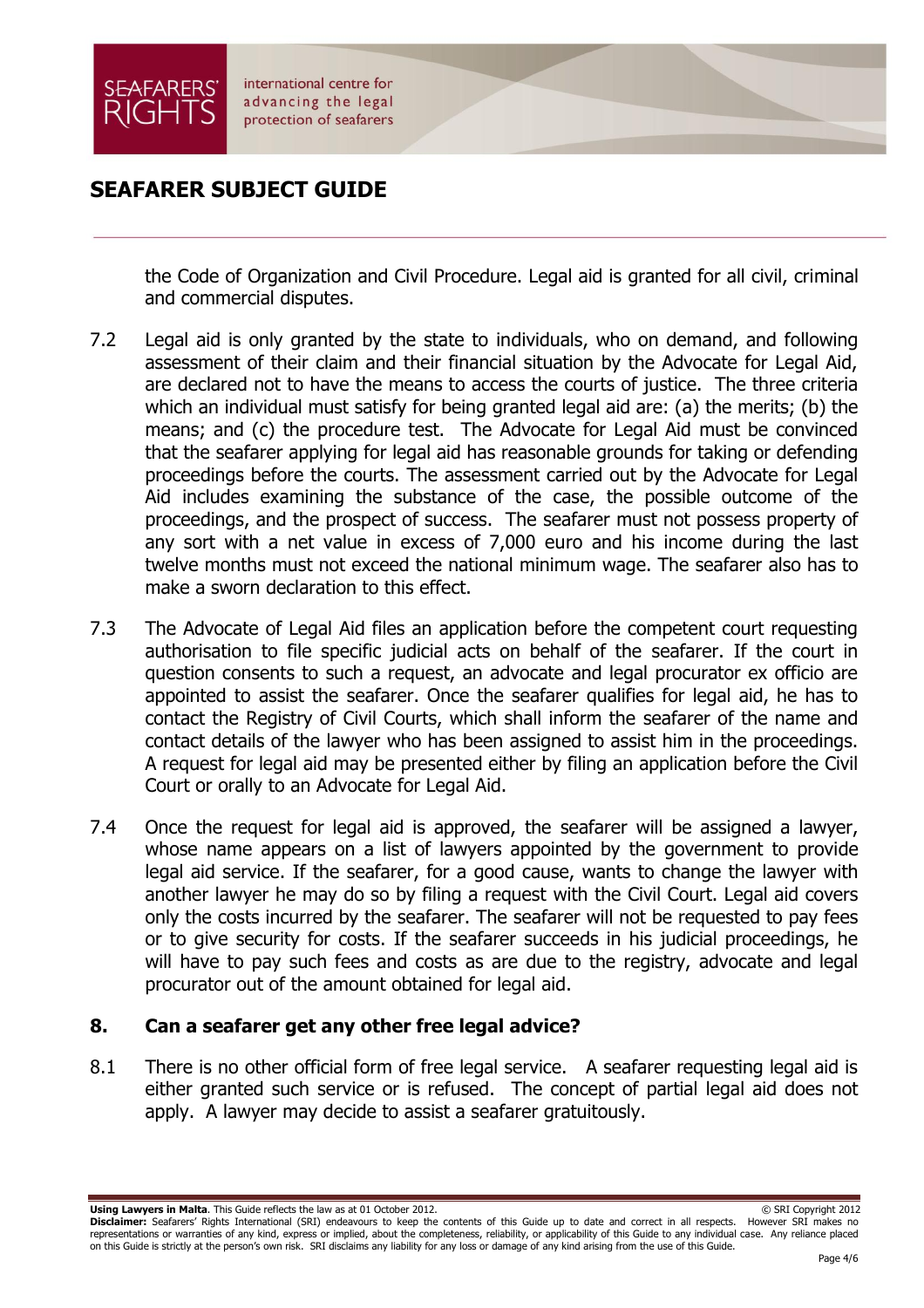

# **SEAFARER SUBJECT GUIDE**

### **9. Can a seafarer sue his lawyer?**

- 9.1 A seafarer can sue his lawyer for professional negligence or for wilful misconduct before the civil courts. Legal action can be filed by a seafarer against his lawyer if the latter does, or omits to do, something jeopardises the legal position or rights of the seafarer, for example, if the lawyer fails to file documents before the court within the time established by law.
- 9.2 A seafarer can file a report against his lawyer with the Chamber of Advocates or with the Commission of Administration of Justice. The seafarer can also institute proceedings against his lawyer if he suffered damages as a result of professional negligence or misconduct.

### **10. How can a seafarer complain about his lawyer?**

- 10.1 A seafarer can present his complaint against the lawyer before either the Chamber of Advocates or the Commission for the Administration of Justice. The Commission for the Administration of Justice, which was set up in 1994, comprises ten members and it has jurisdiction over the workings of the courts and behaviour of judges, magistrates, lawyers and legal procurators.
- 10.2 The seafarer has to file an application before the Commission for the Administration of Justice giving reasons for his complaint against his lawyer. The Commission for the Administration of Justice will then hear evidence from both sides on the merits.

### **11. How can a seafarer change his lawyer?**

- 11.1 A seafarer who decides to change his lawyer may do so by informing his lawyer that he wishes to terminate his engagement. Before engaging another lawyer the seafarer has first to settle all pending professional fees and costs for work carried out.
- 11.2 Upon receiving full settlement from the seafarer, his lawyer is obliged to issue a release letter to be presented to the new lawyer. The first lawyer will then inform the court that he will no longer be assisting the seafarer in the proceedings. The new lawyer informs the court that he will henceforth be representing the seafarer. All this will be recorded in the court proceedings.

### **12. Is a foreign seafarer treated differently?**

12.1 Lawyers are by their professional conduct required to treat all seafarers equally. However, in the case of foreign non-resident seafarers, lawyers acting on behalf of

**Using Lawyers in Malta**. This Guide reflects the law as at 01 October 2012. © SRI Copyright 2012